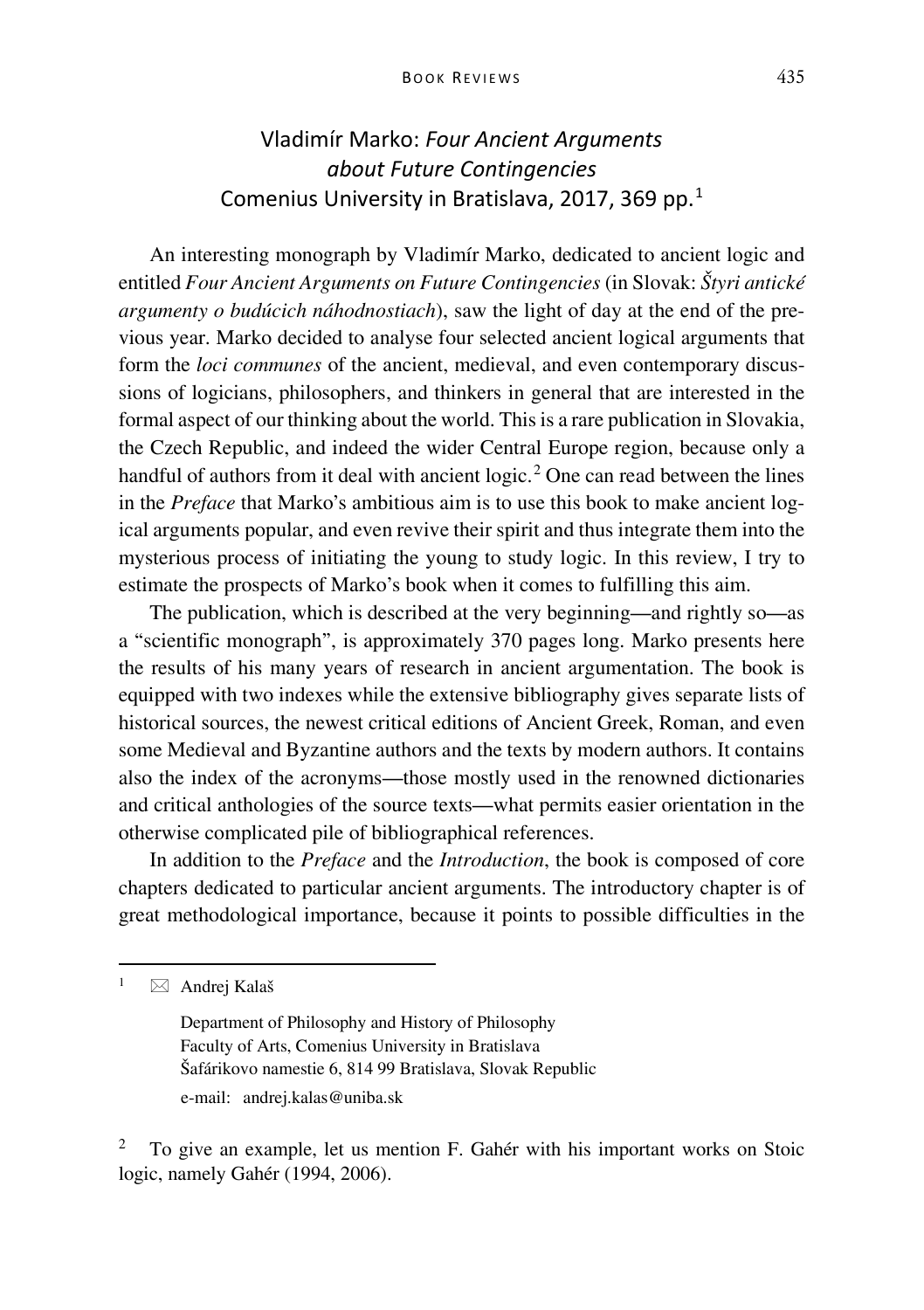interpretation, study, and teaching of ancient logical theories. Marko draws our attention to several possible scientific approaches towards the source texts, and he comparatively considers the advantages and disadvantages of every methodological approach. Above all, he tries to demonstrate that ancient texts in general cannot be read and interpreted as isolated and individual units. According to Marko, this is a mistake made by both students and some researchers when they insufficiently take into consideration many relevant layers of the text that should be approached in terms of the so-called "principle of charity" (Wilson 1959; Davidson 1974; etc.). I consider this part of the text to be an especially valuable and useful methodological manual for anyone who deals with ancient sources. It does not matter whether they are texts with a totally logical focus and whether the interpreter approaches them with the motivation to undertake a logical analysis. I recommend Marko's *Introduction* to all students of philosophy, logic, and the history of thinking in general—especially at postgraduate level—as well as to any philologists who want to approach the subject of their own research interest in a truly scientific fashion.

In terms of length, the first chapter considerably exceeds the others; it has a sort of mini-monographic character supplemented with a summary and even an appendix. The extent of this part of the book corresponds to the seriousness, importance, and notorious reputation of its subject area—reflections of *Aristotle's tomorrow's sea battle*. The second chapter, humorously called *Looking for the Lazy Argument Candidates*, deals with a lesser known but all the more academically attractive "Lazy Argument" or "Idle argument" (ἀργὸς λόγος). It is trying to prove, from the viewpoint of the logically driven fatalism, how our efforts are in vain, for example, when taking care of our own health or even in the fulfilment of duties required to get credits. I consider this part of the book to be exceptionally attractive and accessible to readers and students, since the use of formal logical means to analyse the argument is reduced to a necessary minimum. That is why I recommend incorporating the Lazy Argument as a possible topic into specialized courses on ancient philosophy or the history of logic. A philosophically interesting part of the chapter is the subchapter *Many Faces of Fatalism* (pp. 144-172), where Marko discusses different interpretations of fatalism—not only those originating from the ancient times but also those provided by present-day authors. Another important chapter of the monograph—the third and the shortest one—deals with a lesser known ancient argument known as "The Reaper". The chapter's title, *Some Sketchy Notes on the Reaper Argument*, corresponds to the reduced extent of this part. It is a refreshing intermezzo before the stirring finale of the official part of the work. It provides an extensive analysis of Diodorus' *Master Argument* (περὶ δυνατῶν). Apart from the interpretation of the ancient argument itself, it contains quite an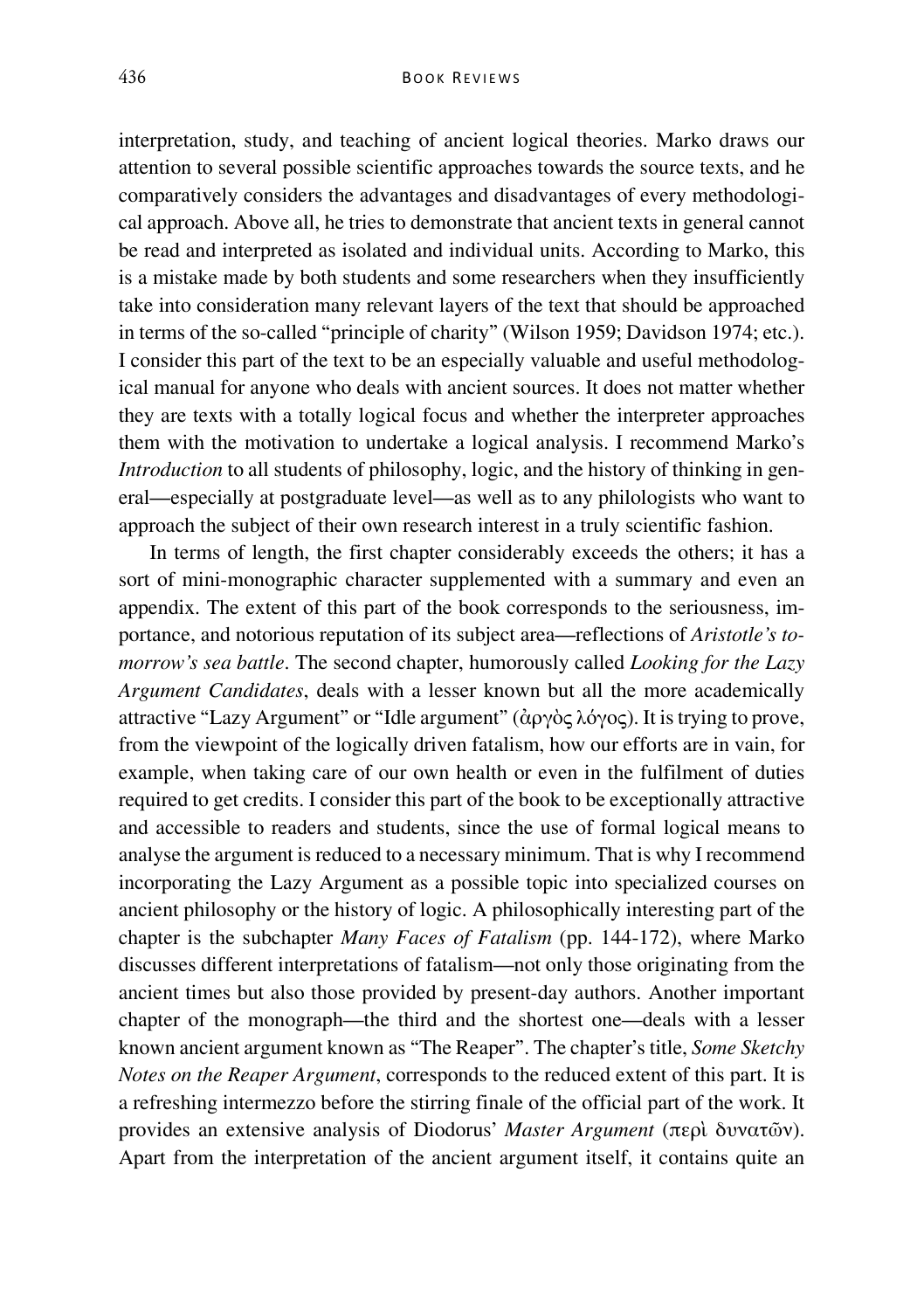extensive (I do not know whether complete, but definitely "exhausting" for readers) list of pioneering reconstructions of the argument in question. I must admit that in this part, the analytically not-so-well oriented reader can get lost, and this is why I recommend it only to logically proficient readers. The book also contains two appendices—one dedicated to an argument on the rival grammatical conceptions of the anomalists and the analogists and another one dealing with Cicero's attempts to translate the term ἀξίωμα.

Marko's analysis of particular ancient logical arguments is very complex, systematic, and thoroughgoing. It reveals his historical and philosophical thoroughness as well as the *acribia* of the logical and analytical approach. Functional references and quotations of the source texts (in Greek and Latin) are not merely emblematic decorations of the text—as it sometimes happens, unfortunately—with works from ancient times; rather, they demonstrate that Marko does in fact work with the original sources and consults the respectable critical editions of ancient authors.

The reviewer is traditionally required to express some objections or criticism, or to reproach the author for mistakes in the assessed work. When I admit that I was looking for mistakes in Marko's text only with greatest difficulties, I do not mean just to flatter the author. I do not dare to judge the details of the formalized analysis of particular ancient arguments—I will gladly leave this task to other, more analytically focused, reviewers. As a Classical philologist, I was vainly looking for mistakes in Ancient Greek and Latin, terminological misunderstandings, and ambiguousness. In the whole publication, I found only one typo in Greek, specifically in the phrase δι ᾿ ἑνός λήμματος λόγος on p*.* 194. One thing I do not understand is why Marko mostly used only Latin transliterations of ancient Greek terms and original passages in the chapter on "The Reaper". This question is more pressing, because right in this chapter the philological dimension of the text is perhaps most noticeable. According to my opinion, the use of Latin transliteration instead of the Ancient Greek polytonic alphabet is not appropriate here.<sup>[3](#page-2-0)</sup>

I know that with this review I did not live up to the expectations of the readers of *Organon F*, who expected that I would dive into an erudite criticism of Marko's formalized analyses of ancient judgement-based schemes. I repeat that I will gladly leave this task to other more qualified peers. My aim was rather to emphasize what

<span id="page-2-0"></span> $3$  The argument that we commonly come across transliteration in newer books of Anglo-Saxon provenance is not fully persuasive. To transcribe ancient Greek in Latin script is the same barbarianism as using speakers at a classical concert. Marko's ancient logical symphony does not deserve such a thing.